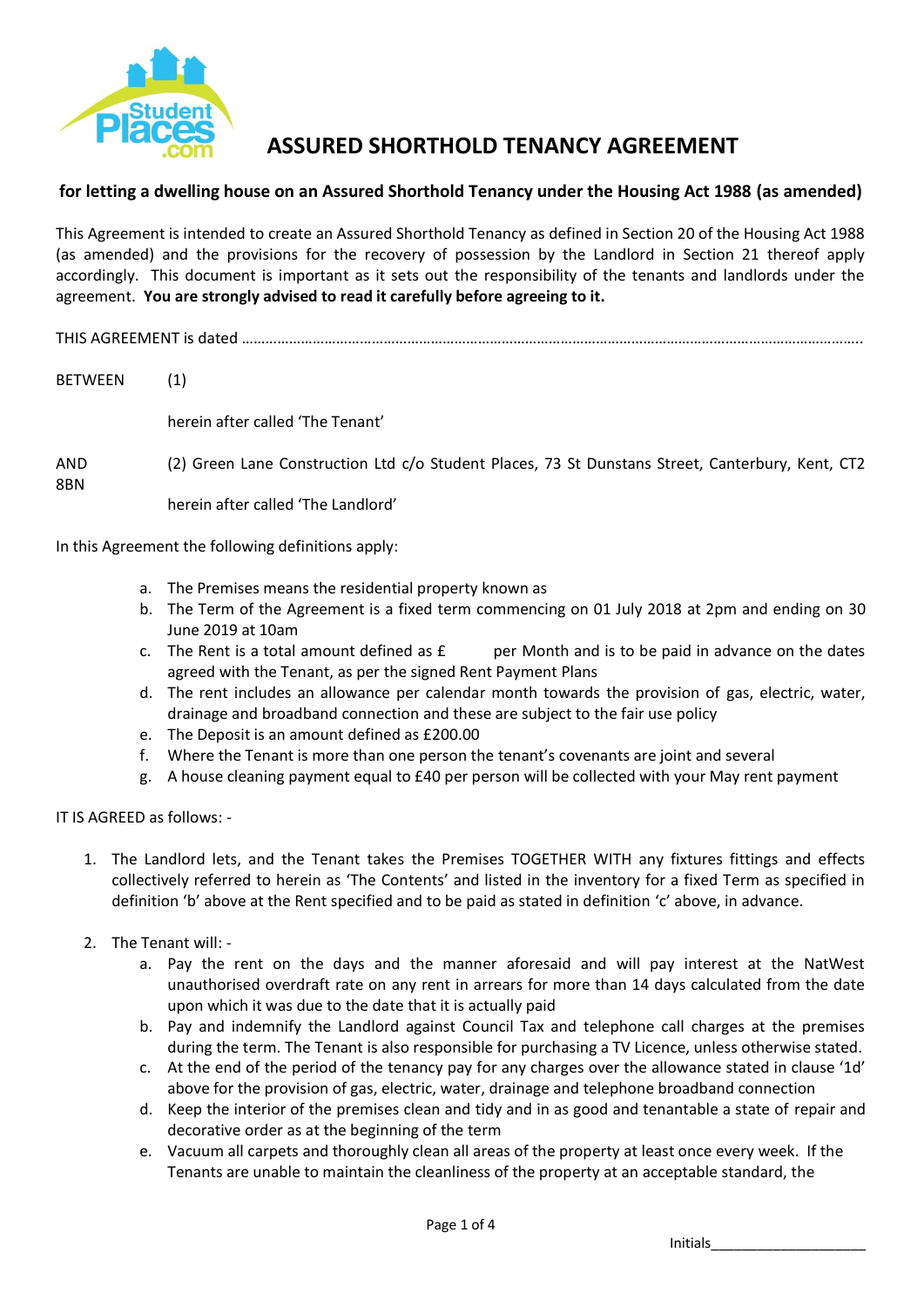Landlord may either appoint professional cleaners at the tenant's expense or make a charge £25.00 for each re-visit made when checking the Tenants standard of cleaning

- f. Ensure that the property is kept clean so as not to attract vermin and the Tenant is responsible for the removal of vermin, either by traps or (by prior agreement of the Agent) using the services of a licenced exterminator/the Local Council at a cost to the Tenant
- g. Not to damage or injure the premises or make any alteration in or addition to the premises or the style or colour of the decoration
- h. Use the premises in a tenant like manner
- i. Not smoke anywhere inside the property. The use of candles/incense burners is also prohibited
- j. Will test the fire detection equipment at the Premises on a weekly basis, as per the instructions given by the Agent
- k. Keep the contents clean and in good repair and condition and working order and from time to time replace any of the contents which may be destroyed or so damaged as to be unusable with others of a similar value and appearance
- l. Shall keep clean the inside and outside of all windows of the premises, that the tenant can reasonably reach, as often as may be necessary and inform the Landlords Agent of all broken glass. The Tenant shall promptly pay for all broken/repair to/replacements of glass/windows at the Property, however so caused
- m. Not to obstruct incumber litter or damage or permit to be obstructed incumbered littered or damaged those parts of the building which form part of communal areas
- n. Comply with the directions given by the Landlord as to the location of dustbins or the storage of rubbish
- o. Not to keep or suffer to be kept any dog cat or other pet
- p. Not to remove from the property any of the Landlord's fixtures or fittings, or to store them in a loft, basement, garage or outbuildings (if any) without obtaining the prior consent of the landlord or his agent. Where such consent is granted, to ensure that any such items are stored safely without damage or deterioration and at the end of tenancy are returned, within reason, to the same places from which they were removed
- q. To use fixture and fittings provided in the manner for which they are designed eg furniture provided for inside use is not to be used outside
- r. Not to carry on any trade or business from the premises nor receive any paying guests but use the premises only as a private residence for the named Tenant(s) only
- s. Not to do or suffer to be done anything which may be or become a nuisance or annoyance to the Landlord or the occupiers of any neighbouring properties or which may render the Landlords insurance of the premises void or voidable or increase the rate of premium for such insurance
- t. Not to use or suffer the Premises to be used for any illegal or immoral purpose
- u. Not bring any or use any dangerous or illegal substances in to the Property or any parts of the Building
- v. Not to make any noise or play any television or audio equipment between the hours of 22:00 and 09:00 so as to be audible outside the Premises or by any neighbouring property
- w. Not to block or cause any blockage to the drains or pipes gutters and channels in or about the premises and to rectify any blockage at the tenant's own expense and will take proper precautions to prevent the escape of water in or from the Property. The cost of any damage caused to the fabric of the building by a blockage will be re-charged to the tenants
- x. Not to park or permit to be parked any vehicle on any area within the grounds of the house
- y. Shall be directly responsible for the actions of third parties who are in the Property
- z. Maintain heating at a level to prevent the freezing and bursting of water pipes or damage to the Premises by condensation or hazards due to weather conditions whether the Premises are occupied or not
- aa. Not to assign or underlet or part with or share the possession of the whole or any part of the Premises except with the written consent of the Landlord
- bb. Not to allow more than one person to occupy each bedroom
- cc. Permit the Landlord and the Landlords Agents at reasonable times to enter the premises to view their state and condition and to execute any repairs upon the premises

Initials\_\_\_\_\_\_\_\_\_\_\_\_\_\_\_\_\_\_\_\_\_\_\_\_\_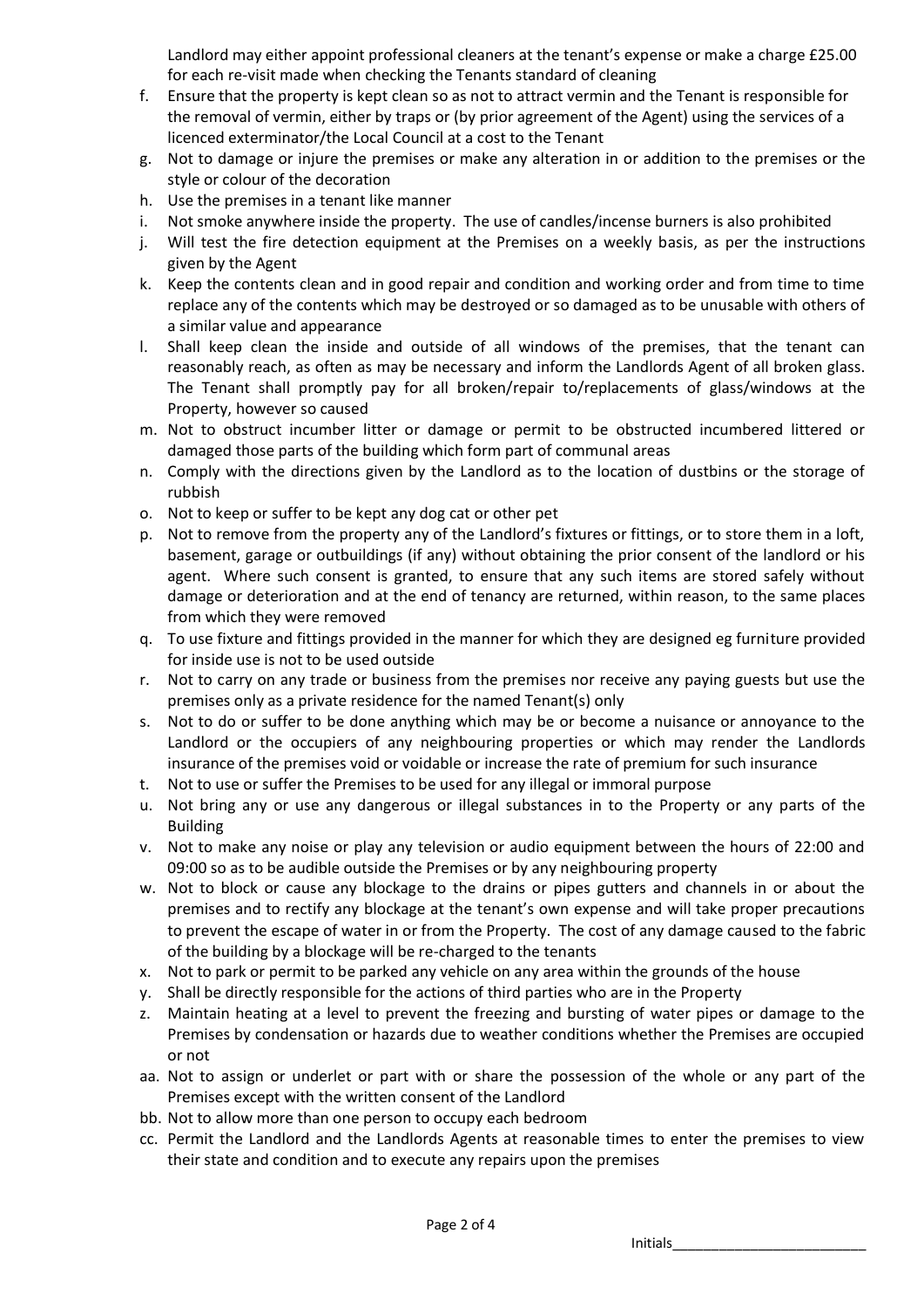- dd. Permit the Landlord and the Landlords Agent at reasonable times to enter the Premises during the term with prospective tenants and with prospective purchasers of the Landlords interest in the Premises
- ee. Permit the Landlord and the Landlord's agents unrestricted access to the property during the first two months of the tenancy to carry out works as may be required
- ff. Permit the Landlord and or the Gardener unrestricted access throughout the term to carry out any maintenance of the garden area(s). Access via the interior of the property will be requested/advised if required
- gg. Notify the Landlords Agents forthwith in writing of any defect in the Premises other than such as the tenant is liable to remedy under the previous clauses as soon as is practicable after the defect comes to the notice of the Tenant
- hh. Where a Tenant wishes to end their agreement before the expiration of The Term, The Tenant shall be liable to pay:
	- i. Rent until the Premises is re-let or the expiration of the Term whichever is the sooner
	- ii. The Landlords costs involved in re-letting the Premises including £100.00 change of tenant fee
	- iii. All utility and Council Tax charges incurred until the Premises is re-let or until the end of the Term whichever is the sooner
- ii. At the end of the Term
	- i. The Tenant shall yield up the Premises and the Contents in such a state of repair and condition and cleanliness as it was at the start of this agreement and in accordance with the Tenants obligations
	- ii. The Tenant shall remove all personal possessions from the Property by the last day of the fixed Term. The Landlord may dispose of any items left after this date and the Tenant will be liable for the costs of disposal/removal
	- iii. The Tenant make good or pay for the repair or replacement of such contents as have been broken lost damaged or destroyed during the Term
	- iv. The Tenant will provide the Landlord's Agent with a forwarding address
- 3. The Landlord:
	- a. Covenants that he will permit the Tenant so long as they pay the rent and perform the obligations under this Agreement quietly to use and enjoy the premises during the Term without any interruption from the Landlord or any person rightfully claiming under or in trust for the Landlord
	- b. Will pay for the gas, electric, water, drainage, and broadband connection at the property up to the maximum value of that stated in clause '1e' above. Your property comes with inclusive broadband internet access supplied, please note that this is a basic entry level service suitable for email and web browsing, and not suitable for heavy usage such as HD streaming and other high data consuming activities. Compensation will not be considered if the broadband internet is not working or not operating on a high enough bandwidth.
	- c. Will not be held liable for any interruption in utility services however so caused
	- d. May re-enter the Premises and thereupon the Tenancy created by this Agreement will determine but without prejudice to any other rights and remedies of the Landlord if:
		- i. Any part of the rent is in arrears for seven days (whether formally demanded or not) or
		- ii. If there is any breach of any of the Tenants obligations under this Agreement or
		- iii. Any of the Grounds set out as grounds 2, 8,  $10 15$  (inclusive) & 17 of Schedule 2 to The Housing Act 1988 shall apply
	- e. Will not pay interest on any deposit held
	- f. Will make a charge of £10.00 each time he has to telephone, text, e-mail or write advising of late overdue or missed rent payments
	- g. Will make an administration charge of £10.00 each time a direct debit or cheque is returned unpaid
	- h. Where rent is not paid by direct debit an additional charge of £5.00 per payment made will be levied
	- i. In connection with this tenancy your landlord may pass information regarding late or overdue rent payments damage to the Landlords property and antisocial behaviour to referencing and credit referencing agencies who will retain this information for use by other landlords and interested parties including debt recovery

Initials\_\_\_\_\_\_\_\_\_\_\_\_\_\_\_\_\_\_\_\_\_\_\_\_\_